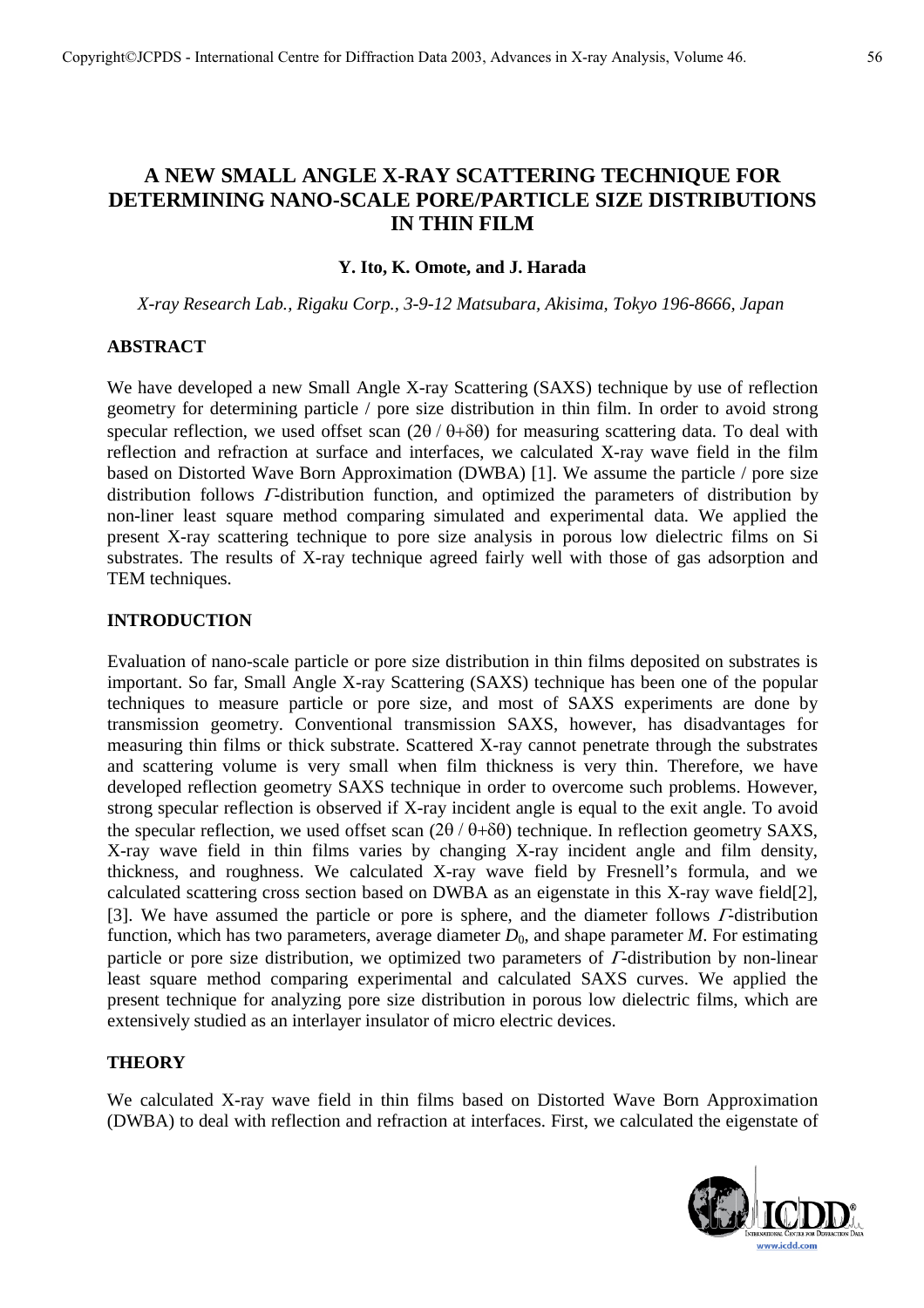# This document was presented at the Denver X-ray Conference (DXC) on Applications of X-ray Analysis.

Sponsored by the International Centre for Diffraction Data (ICDD).

This document is provided by ICDD in cooperation with the authors and presenters of the DXC for the express purpose of educating the scientific community.

*All copyrights for the document are retained by ICDD.*

Usage is restricted for the purposes of education and scientific research.

DXC Website

– [www.dxcicdd.com](http://www.dxcicdd.com/)



ICDD Website - [www.icdd.com](http://www.icdd.com/)

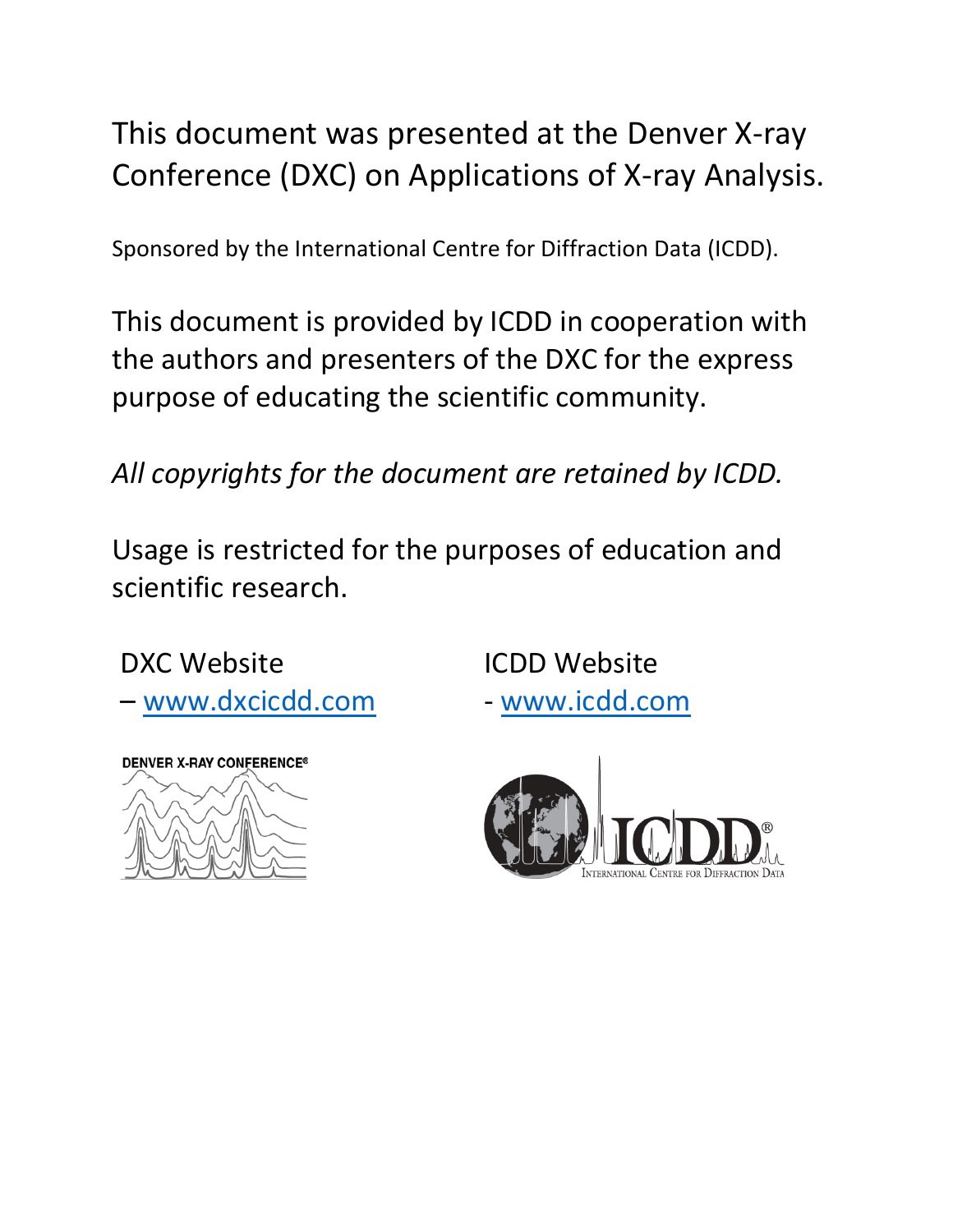X-ray wave field of incident X-ray by use of Fresnel's formula. Scattered X-ray wave field also must be another eigenstate. This eigenstate is given as conjugation of time reversal solution of incoming wave [1]. Transition amplitude with scattering potential is calculated by the transition from eigenstate of incident X-ray to that of scattered X-ray. Scattering cross section is given by square of an absolute value of transition amplitude.

If there are fluctuations of electron density in the material, X-ray diffuse scattering is observed. Scattering patterns depend on shape and size. If scattering materials is spherical in shape with diameter  $D_0$ , its form factor *F* and scattering intensity *I* can be calculated as follows:

$$
F(q, D_0) = \frac{4\pi D_0^3}{(qD_0)^3} \left( \sin \frac{qD_0}{2} - \frac{qD_0}{2} \cos \frac{qD_0}{2} \right), \quad I(q, D_0) = |F(q, D_0)|^2
$$
  
\n
$$
q = \frac{4\pi}{\lambda} \sin \frac{2\theta}{2}
$$
\n(1)

Here, *q* is scattering vector,  $\lambda$  is X-ray wavelength and  $2\theta$  is scattering angle. In addition, we have introduced the distribution of the diameter as *Γ*-distribution function as follows:

$$
P_{D_0}^M(D) = \frac{1}{\Gamma(M)} \left(\frac{M}{D_0}\right)^M D^{-1+M} \exp\left(-\frac{MD}{D_0}\right) \tag{2}
$$

 $\Gamma$ -distribution function has two parameters, average particle / pore diameter  $D_0$ , and shape parameter *M*. *M* has a relationship to normalized variance  $\sigma$  as follows:

$$
\sigma[\%] = \frac{1}{\sqrt{M}} \times 100 = \frac{\sqrt{\langle \delta D^2 \rangle}}{D_0} \times 100
$$
\n(3)

Scattering intensity is calculated by the following convolution integral:

$$
I(q; D_0, M) = |F(q; D_0, M)|^2 = \frac{1}{\Gamma(M)} \left(\frac{M}{D_0}\right)^M \int_0^{\infty} |F(q; D)|^2 D^{-1+M} \exp\left(-\frac{MD}{D_0}\right) \frac{D_0^3}{D^3} dD \tag{4}
$$

## **EXPERIMENTALS**

We have characterized three porous low dielectric films deposited on Si substrate. Low dielectric materials are expected to play as an interlayer insulator in the next generation ULSI technology. For characterization of porous low dielectric films, we carried out both X-ray reflectivity and X-ray diffuse scattering analysis. From X-ray reflectivity analysis, we characterized density, thickness, and roughness of the films, and these parameters are applied for calculation for eigenstate of X-ray electric wave field. From X-ray diffuse scattering analysis, we characterized pore size distribution in the films.

The following measurements were performed using the RIGAKU ATX-G diffractometer with Cu rotating anode X-ray generator operated at 50kV and 300mA. First, we measured X-ray reflectivity with Ge(220) 4-bounce crystals as an incident optics. Fig. 1 shows X-ray reflectivity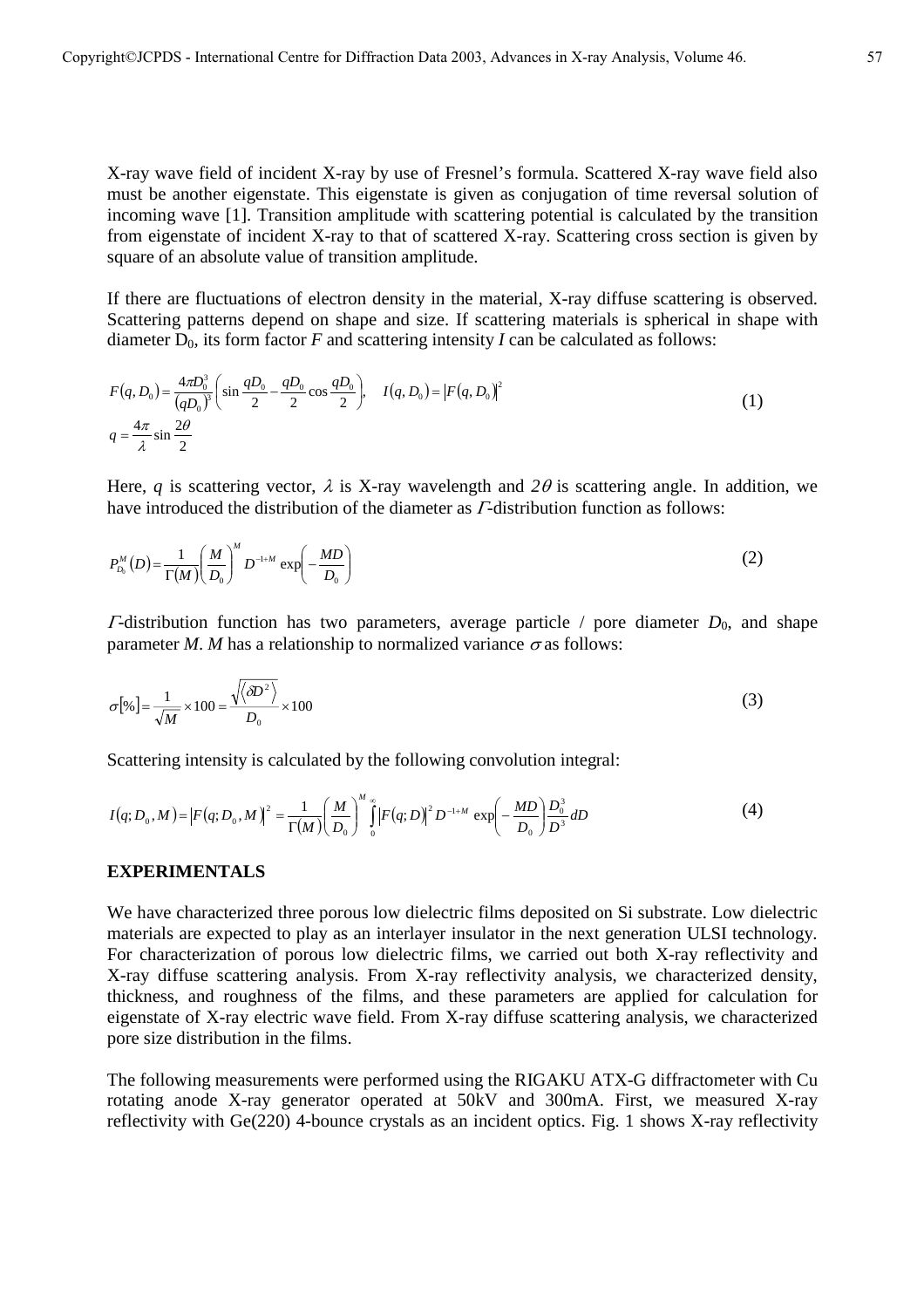

|    |      | Density [g/cm3] Thickness [nm] Roughness [nm] |      |
|----|------|-----------------------------------------------|------|
| #1 | 1.17 | 405.23                                        | 1.64 |
| #2 | 1.10 | 402.83                                        | 1.63 |
| #3 | 1 00 | 398.38                                        | 1.60 |
|    |      |                                               |      |

patterns of three porous low dielectric films. The optimized parameters are listed in table 1.

Table 1. Parameters optimized by X-ray reflectivity analysis.



The dielectric constants of samples #1, #2, and #3 are 2.54, 2.43, and 2.28 respectively. These results indicate that dielectric constant and film density decrease by introducing pores. As a result, measuring X-ray reflectivity is an effective way to evaluate porosity.

Second, we measured reflection geometry SAXS for these three samples to characterize average pore diameter and size distribution. For measuring scattering patterns, we used offset scan  $(2\theta/\theta+\delta\theta)$  technique to avoid strong specular reflection. An appropriate value of offset angle can be judged from rocking scan patterns of specular reflection. The measured offset scan patterns are shown in Fig. 2. For estimating pore size distribution, we calculated scattering patterns based on film construction by X-ray reflectivity analysis listed in Table 1. The calculated scattering patterns are also shown in Fig. 2.



Fig. 2. Experimental and simulated data of diffuse scattering.

We can see that the simulated patterns agree very well to that of the experimentals. The optimized two parameters  $D_0$  and  $\sigma$  obtained by least square fitting are listed in Table 2. The resultant pore size distributions obtained by the optimized parameters are given in fig. 3(a). In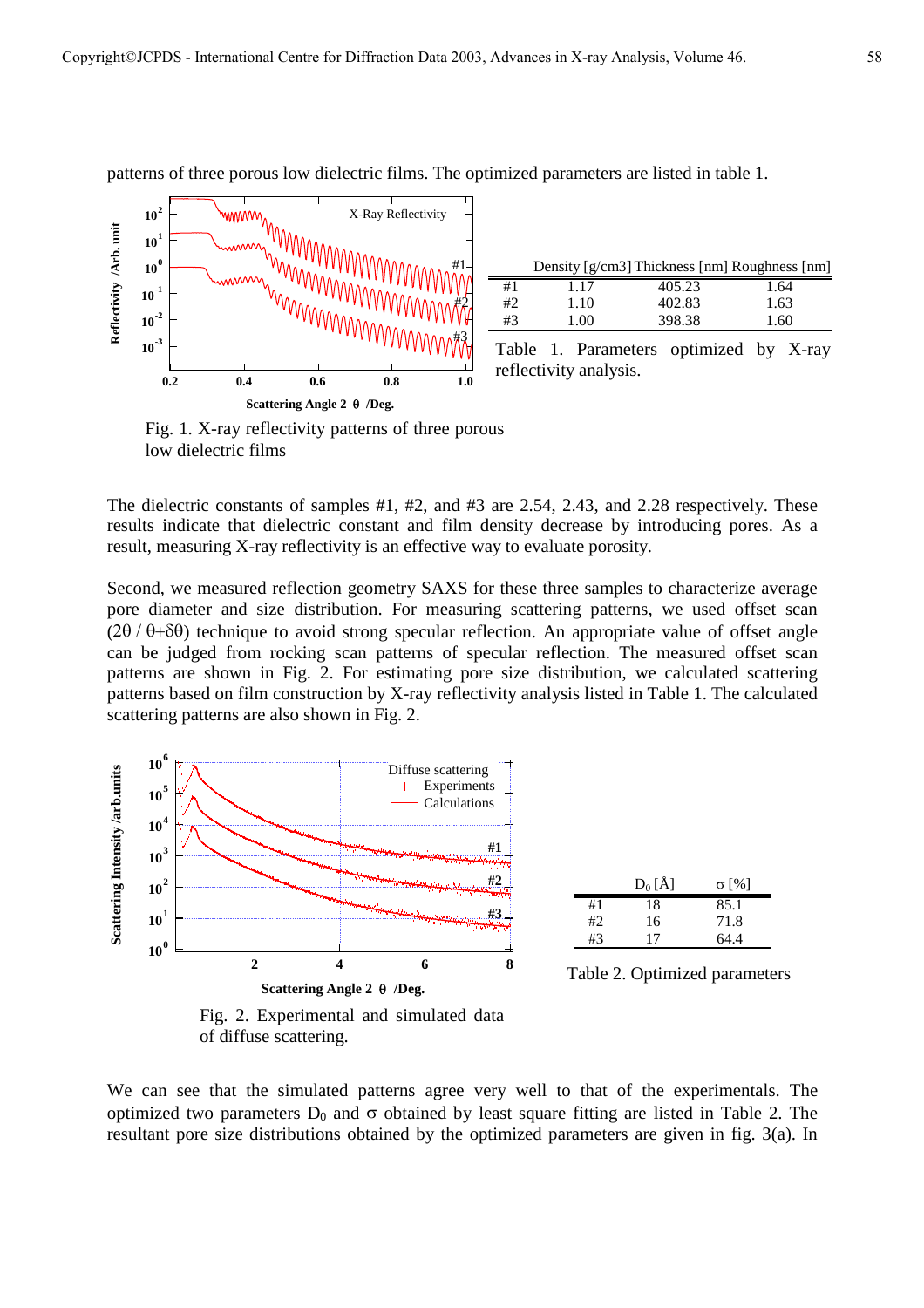

fig. 3, we also show the pore size distribution analyzed from  $N_2$  gas adsorption technique, which is commonly used for porosity analysis of porous materials.

Fig. 3. Pore size distribution of the three porous low dielectric films. (a) Present X-ray scattering technique. (b)  $N_2$  gas adsorption technique.

The present X-ray scattering technique gives almost the same results with gas adsorption technique, even though principles of these two techniques are completely different.

Gas adsorption technique gives the information of size distributions of open type pores only. On the other hand, X-ray technique gives the size distributions of both open and closed type pores. So, we can suppose that these porous films contain only open type pores or both open and closed type pores have the same size distribution. As seen in fig. 3 (b), there are no data in gas adsorption technique for the size distribution in the range of pore diameter less than 10 Å. Nitrogen molecular cannot migrate into the pore less than its own size. Another attention point is measuring time. Our new X-ray technique needs about ten minutes to measure. On the other hand, gas adsorption technique needs about half a day.

Next, we compared results of X-ray technique and TEM. TEM gives real images of pores by comparing contrast of density between matrix and pore. By pre-experiment, because density contrast was small, we were not able to confirm pores clearly. Therefore we made tungsten particles adsorb pores by atomic layer deposition method. This experiment means that we measured particle size distribution of tungsten. Fig. 4 shows comparison between results of X-ray and TEM technique.